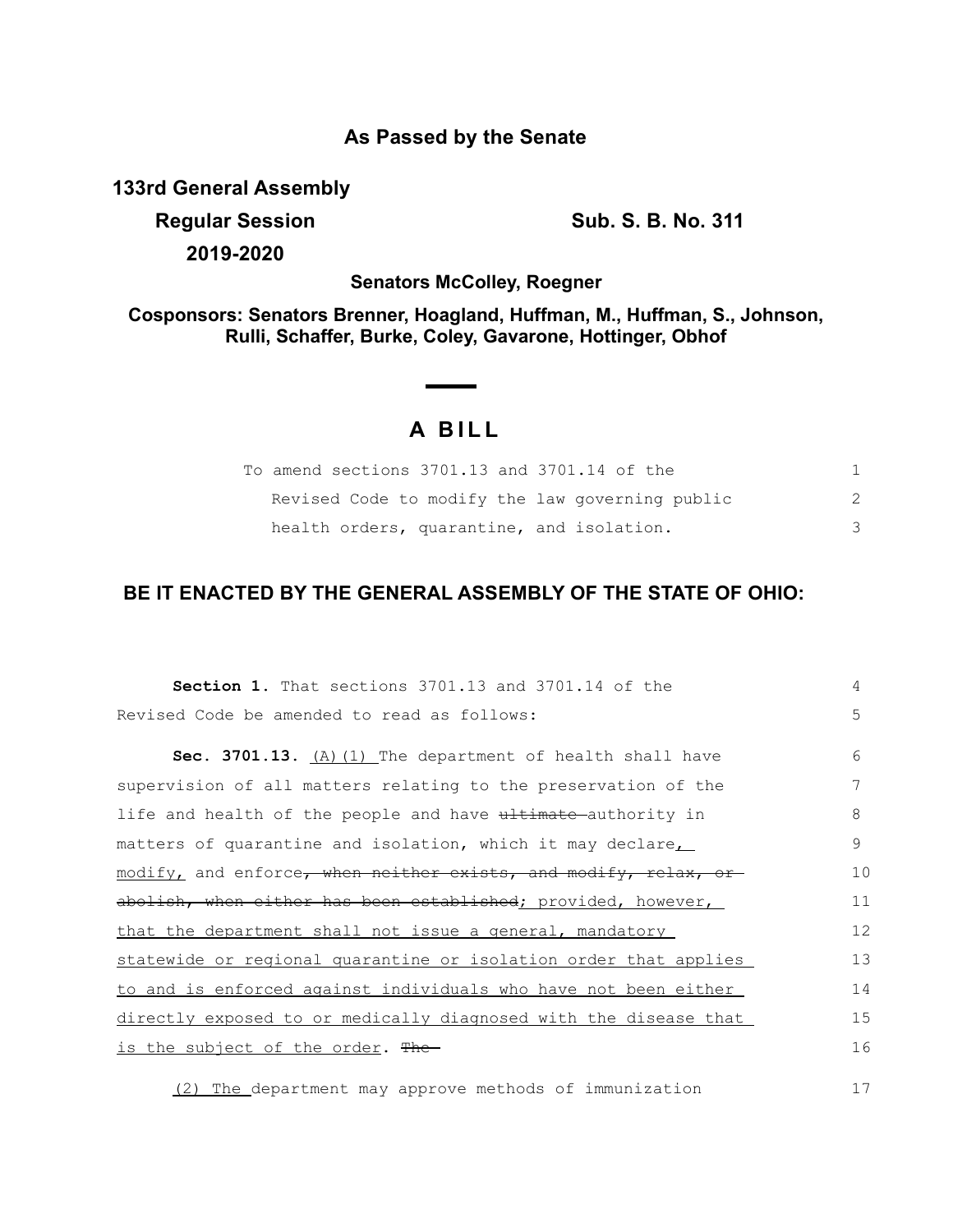against the diseases specified in section 3313.671 of the Revised Code for the purpose of carrying out the provisions of that section and take such actions as are necessary to encourage vaccination against those diseases. 18 19

The (B)(1) Subject to divisions (B)(2) and (3) of this section, the department may make special or standing orders or rules for preventing the use of fluoroscopes for nonmedical purposes that emit doses of radiation likely to be harmful to any person, for preventing the spread of contagious or infectious diseases, for governing the receipt and conveyance of remains of deceased persons, and for such other sanitary matters as are best controlled by a general rule.

(2) The department shall not make a special or standing order or rule under division (B)(1) of this section for preventing the spread of a contagious or infectious disease that has the effect of being a general, mandatory statewide or regional quarantine or isolation order that applies to and is enforced against individuals who have not been either directly exposed to or medically diagnosed with the disease that is the subject of the order or rule.

(3) The general assembly may rescind a special or standing order or rule issued under division (B)(1) of this section for preventing the spread of a contagious or infectious disease by adopting a concurrent resolution.

(C) Whenever possible, the department shall work in cooperation with the health commissioner of a general or city health district. The department may make and enforce orders in local matters or reassign substantive authority for mandatory programs from a general or city health district to another general or city health district when an emergency exists, or 42 43 44 45 46 47

20 21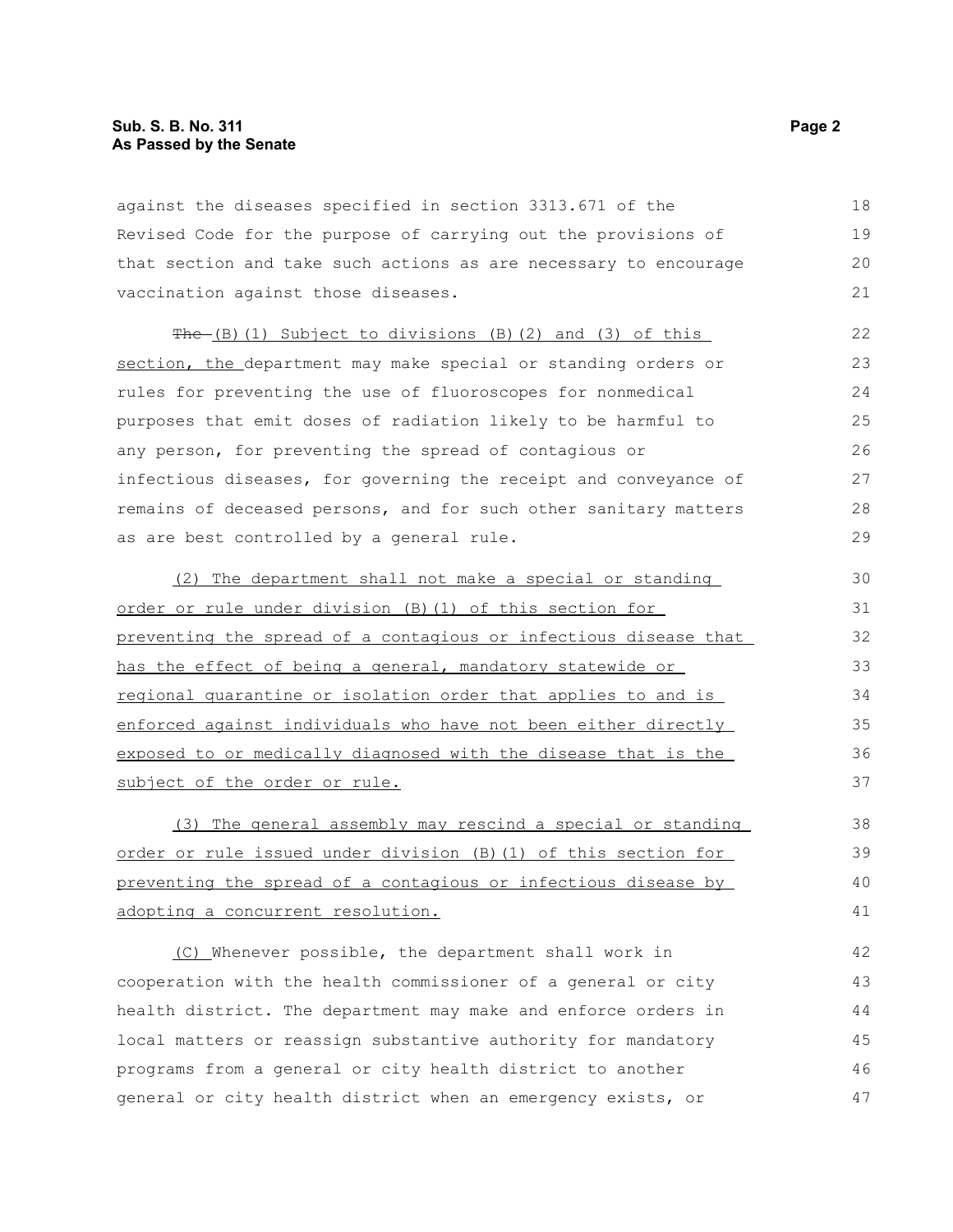### **Sub. S. B. No. 311 Page 3 As Passed by the Senate**

when the board of health of a general or city health district has neglected or refused to act with sufficient promptness or efficiency, or when such board has not been established as provided by sections 3709.02, 3709.03, 3709.05, 3709.06, 3709.11, 3709.12, and 3709.14 of the Revised Code. In such cases, the necessary expense incurred shall be paid by the general health district or city for which the services are rendered. 48 49 50 51 52 53 54 55

The department of health may require general or city health districts to enter into agreements for shared services under section 9.482 of the Revised Code. The department shall prepare and offer to boards of health a model contract and memorandum of understanding that are easily adaptable for use by boards of health when entering into shared services agreements. The department also may offer financial and other technical assistance to boards of health to encourage the sharing of services.

As a condition precedent to receiving funding from the department of health, the director of health may require general or city health districts to apply for accreditation by July 1, 2018, and be accredited by July 1, 2020, by an accreditation body approved by the director. The director of health, by July 1, 2016, shall conduct an evaluation of general and city health district preparation for accreditation, including an evaluation of each district's reported public health quality indicators as provided for in section 3701.98 of the Revised Code.

(D) The department may make evaluative studies of the nutritional status of Ohio residents, and of the food and nutrition-related programs operating within the state. Every agency of the state, at the request of the department, shall 74 75 76 77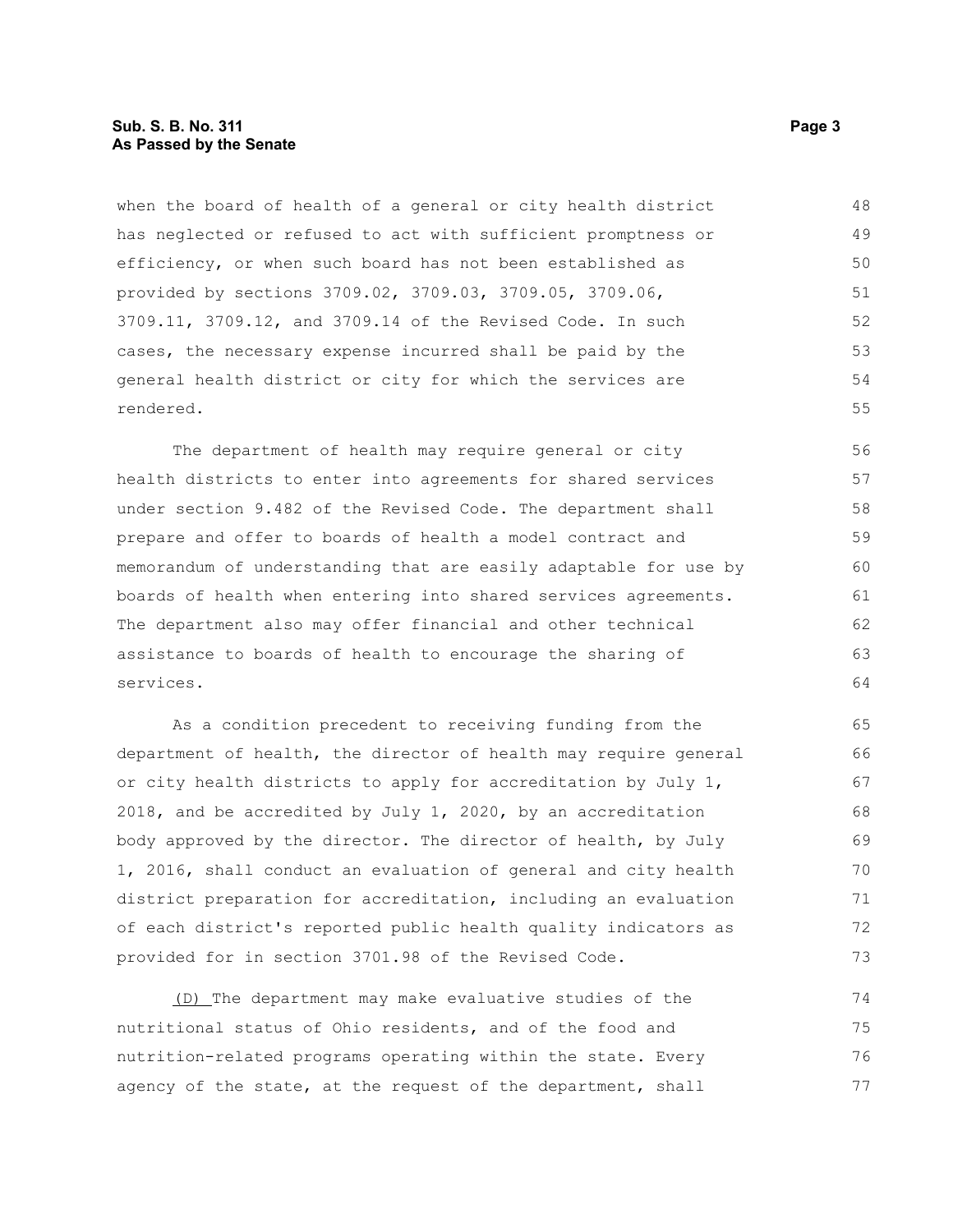provide information and otherwise assist in the execution of such studies. **Sec. 3701.14.** (A)(1) The director of health shall investigate or make inquiry as to the cause of disease or illness, including contagious, infectious, epidemic, pandemic, or endemic conditions, and, subject to division (A)(2) of this section, take prompt action to control and suppress it. The The reports of births and deaths, the sanitary conditions and effects of localities and employments, the personal and business habits of the people that affect their health, and the relation of the diseases of man and beast, shall be subjects of study by the director. The director may make and execute orders necessary to protect the people against diseases of lower animals, and shall collect and preserve information in respect to such matters and kindred subjects as may be useful in the discharge of the director's duties, and for dissemination among the people. When-When called upon by the state or local governments, or the board of health of a general or city health district, the director shall promptly investigate and report upon the water supply, sewerage, disposal of excreta of any locality, and the heating, plumbing, and ventilation of a public building. (2) Any action the director takes under division (A)(1) of 78 79 80 81 82 83 84 85 86 87 88 89 90 91 92 93 94 95 96 97 98 99 100

this section to control or suppress a disease or illness shall not have the effect of being a general, mandatory statewide or regional quarantine or isolation order that applies to and is enforced against individuals who have not been either directly exposed to or medically diagnosed with the disease or illness that is the subject of the director's action. 101 102 103 104 105 106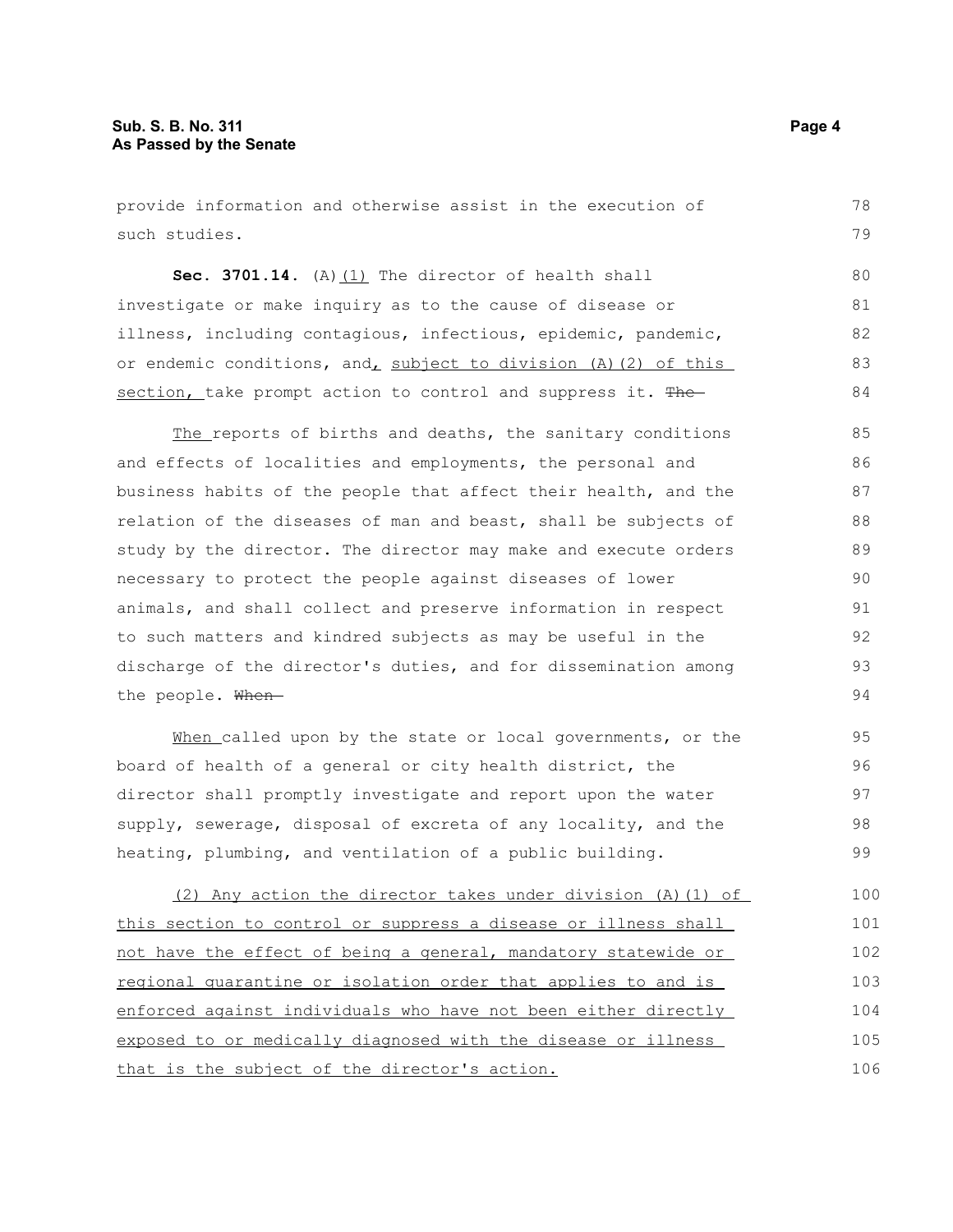### **Sub. S. B. No. 311 Page 5 As Passed by the Senate**

(B) Information obtained during an investigation or inquiry that the director currently is conducting pursuant to division (A) of this section and that is not yet complete is confidential during the course of that investigation or inquiry and shall not be released except pursuant to division (D) or (J) of this section or under one of the following conditions: 107 108 109 110 111 112

(1) The confidential information is released pursuant to a search warrant or subpoena issued by or at the request of a grand jury or prosecutor, as defined in section 2935.01 of the Revised Code. 113 114 115 116

(2) The director has entered into a written agreement to share or exchange the information with a person or government entity, and that agreement requires the person or entity to comply with the confidentiality requirements established under this section. 117 118 119 120 121

(3) The information is contained in a preliminary report released by the director pursuant to division (G)(1) of this section. 122 123 124

(C) Division (B) of this section applies during any investigation or inquiry the director makes pursuant to division (A) of this section, notwithstanding any other provision of the Revised Code that establishes the manner of maintaining confidentiality or the release of information, except that the confidentiality and release of protected health information under section 3701.17 of the Revised Code is governed by that section. 125 126 127 128 129 130 131 132

(D) Nothing in this section bars the release of information that is in summary, statistical, or aggregate form and that does not identify a person. Information that is in 133 134 135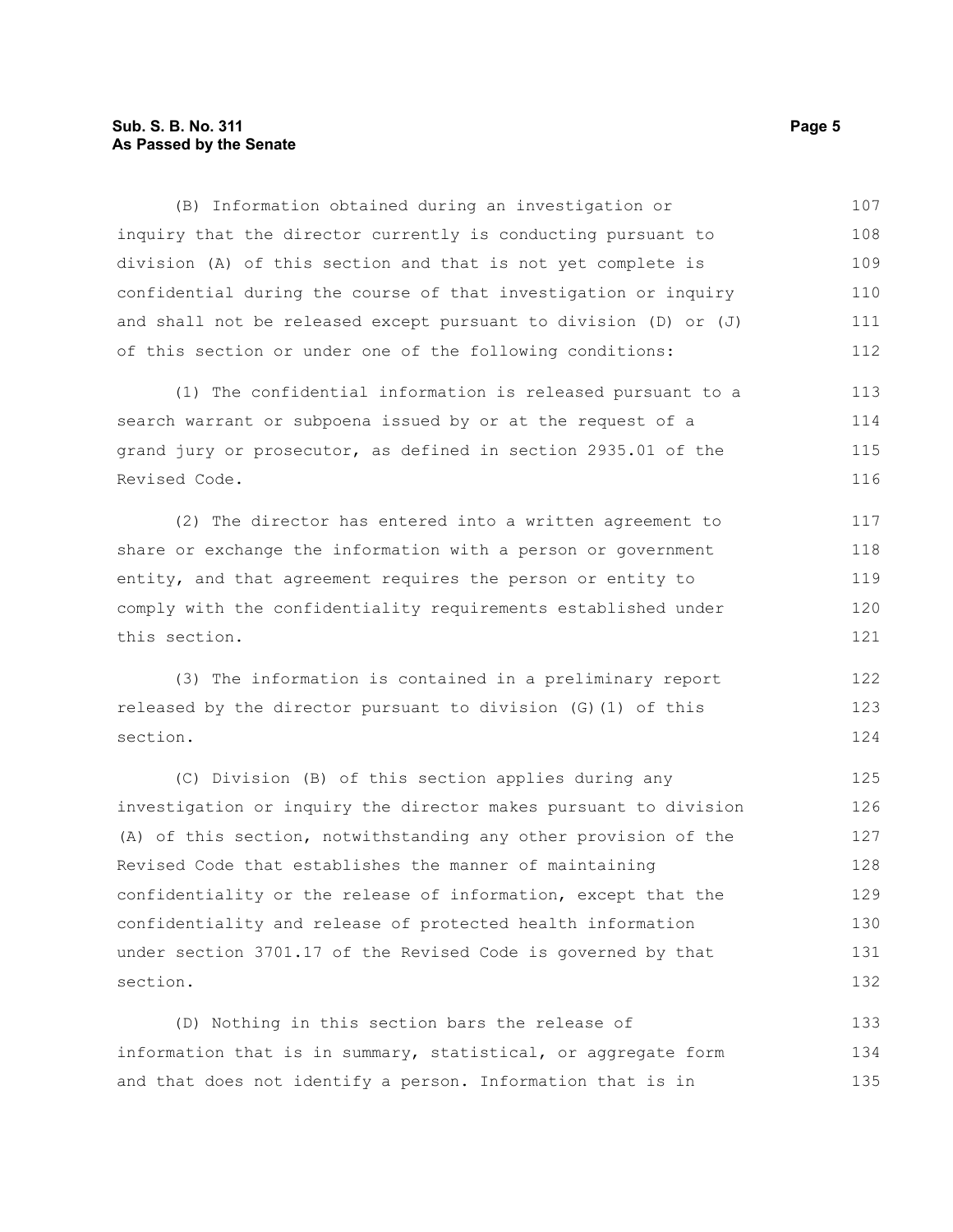summary, statistical, or aggregate form and that does not identify a person is a public record under section 149.43 of the Revised Code. 136 137 138

(E) Nothing in this section authorizes the director to conduct an independent criminal investigation without the consent of each local law enforcement agency with jurisdiction to conduct the criminal investigation. 139 140 141 142

(F) Except for information released pursuant to division (G) or (J) of this section, any disclosure pursuant to this section shall be in writing and accompanied by a written statement that includes the following or substantially similar language: "This information has been disclosed to you from confidential records protected from disclosure by state law. If this information has been released to you in other than a summary, statistical, or aggregate form, you shall make no further disclosure of this information without the specific, written, and informed release of the person to whom it pertains, or as otherwise permitted by state law. A general authorization for the release of medical or other information is not sufficient for the release of information pursuant to this section." 143 144 145 146 147 148 149 150 151 152 153 154 155 156

(G)(1) If an investigation or inquiry the director currently is conducting pursuant to division (A) of this section is not completed within six months after the date of commencement, the director shall prepare and release a report containing preliminary findings. Every six months thereafter, the director shall prepare and release a supplementary preliminary report until such time as the investigation or inquiry is completed. 157 158 159 160 161 162 163 164

(2) Upon completion of an investigation or inquiry 165